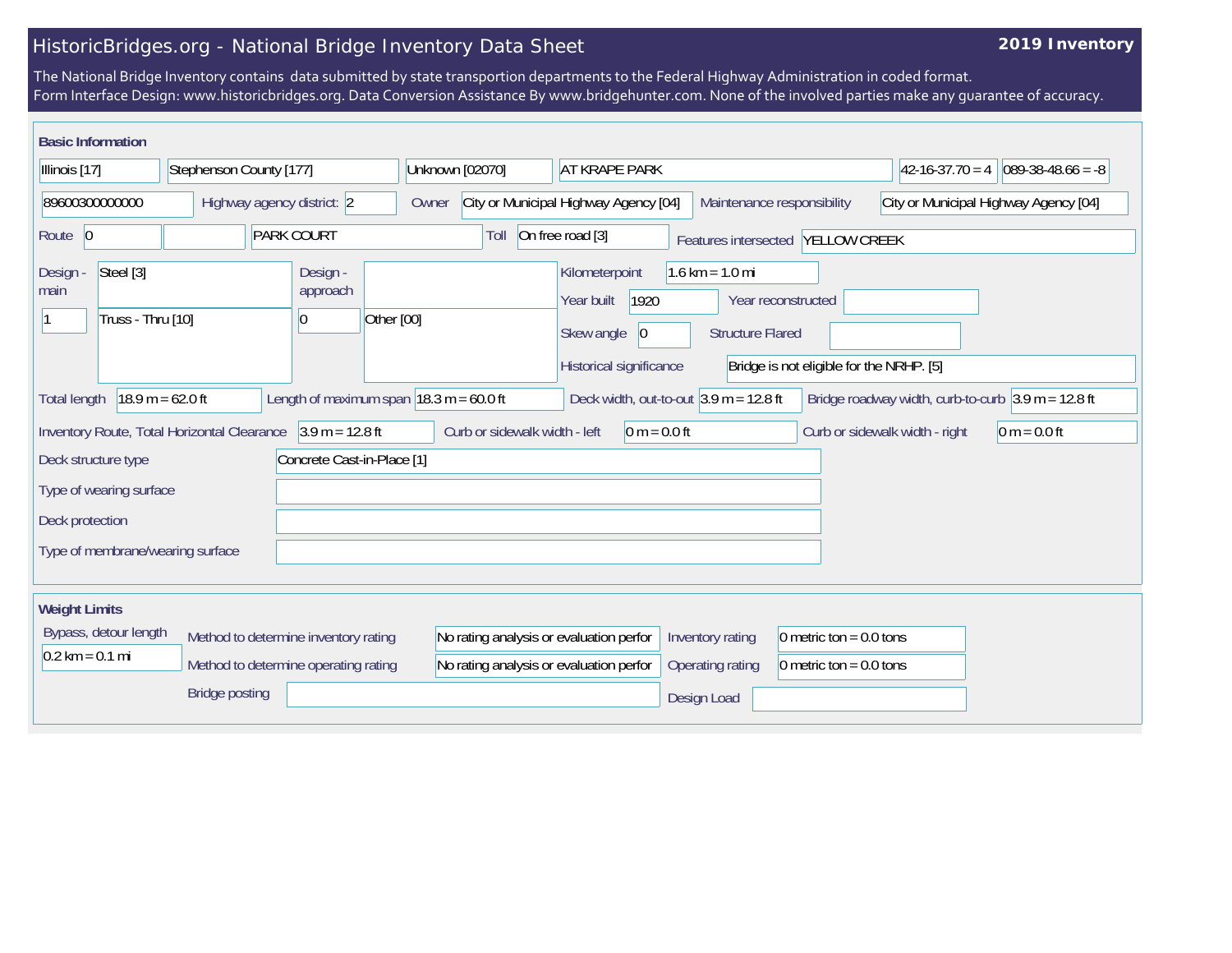| <b>Functional Details</b>                                                                                                                                  |                                                                                       |  |  |  |  |  |  |  |  |
|------------------------------------------------------------------------------------------------------------------------------------------------------------|---------------------------------------------------------------------------------------|--|--|--|--|--|--|--|--|
| Average daily truck traffi 24<br>Average Daily Traffic<br>25                                                                                               | Year 2014<br>400<br>2040<br>%<br>Future average daily traffic<br>Year                 |  |  |  |  |  |  |  |  |
| Road classification<br>Minor Collector (Rural) [08]                                                                                                        | $4.9 m = 16.1 ft$<br>Lanes on structure  1<br>Approach roadway width                  |  |  |  |  |  |  |  |  |
| Type of service on bridge Highway [1]                                                                                                                      | Direction of traffic One lane bridge for 2 - way traffic [3]<br>Bridge median         |  |  |  |  |  |  |  |  |
| Parallel structure designation<br>No parallel structure exists. [N]                                                                                        |                                                                                       |  |  |  |  |  |  |  |  |
| Type of service under bridge<br>Waterway [5]                                                                                                               | Navigation control<br>Lanes under structure<br>$ 0\rangle$                            |  |  |  |  |  |  |  |  |
| $0 = N/A$<br>Navigation vertical clearanc                                                                                                                  | Navigation horizontal clearance $\overline{0} = N/A$                                  |  |  |  |  |  |  |  |  |
| $99.99 m = 328.1 ft$<br>Minimum navigation vertical clearance, vertical lift bridge $\vert$ 0 m = 0.0 ft<br>Minimum vertical clearance over bridge roadway |                                                                                       |  |  |  |  |  |  |  |  |
| Minimum lateral underclearance reference feature Feature not a highway or railroad [N]                                                                     |                                                                                       |  |  |  |  |  |  |  |  |
| Minimum lateral underclearance on right $0 = N/A$                                                                                                          | Minimum lateral underclearance on left $0 = N/A$                                      |  |  |  |  |  |  |  |  |
| Minimum vertical underclearance reference feature Feature not a highway or railroad [N]<br>Minimum Vertical Underclearance $ 0 = N/A$                      |                                                                                       |  |  |  |  |  |  |  |  |
| Appraisal ratings - underclearances N/A [N]                                                                                                                |                                                                                       |  |  |  |  |  |  |  |  |
|                                                                                                                                                            |                                                                                       |  |  |  |  |  |  |  |  |
| <b>Repair and Replacement Plans</b>                                                                                                                        |                                                                                       |  |  |  |  |  |  |  |  |
| Type of work to be performed                                                                                                                               | Work done by Work to be done by contract [1]                                          |  |  |  |  |  |  |  |  |
| Replacement of bridge or other structure because of<br>substandard load carrying capacity or substantial                                                   | Bridge improvement cost<br>70000<br>7000<br>Roadway improvement cost                  |  |  |  |  |  |  |  |  |
| bridge roadway geometry. [31]                                                                                                                              | $26.5 m = 86.9 ft$<br>Length of structure improvement<br>Total project cost<br>105000 |  |  |  |  |  |  |  |  |
|                                                                                                                                                            | Year of improvement cost estimate                                                     |  |  |  |  |  |  |  |  |
|                                                                                                                                                            | Border bridge - state<br>Border bridge - percent responsibility of other state        |  |  |  |  |  |  |  |  |
|                                                                                                                                                            | Border bridge - structure number                                                      |  |  |  |  |  |  |  |  |